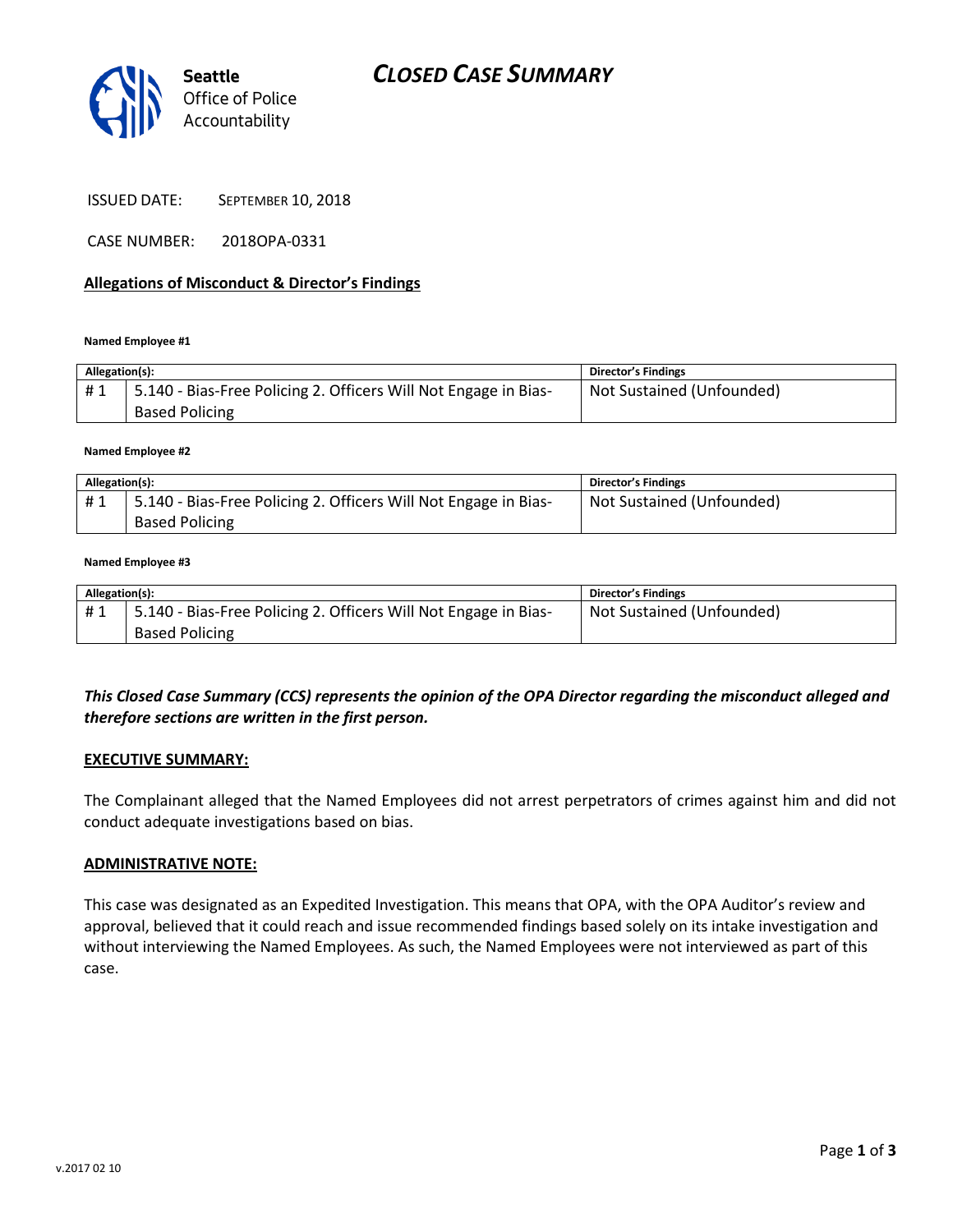

OPA CASE NUMBER: 2018OPA-0331

## **ANALYSIS AND CONCLUSIONS:**

**Seattle**

*Office of Police Accountability*

# **Named Employee #1 - Allegation #1** *5.140 - Bias-Free Policing 2. Officers Will Not Engage in Bias-Based Policing*

The Complainant alleged that SPD employees did not arrest individuals who had perpetrated multiple crimes against him. He contended that this inaction was due to bias. Specifically, he stated that it was due his race, his blindness, the fact that he had a neck tattoo, and his "checkered past." OPA was able to identify the Named Employees as working on cases involving the Complainant.

With regard to the first case, the Complainant contended that Named Employee #1 (NE#1) did nothing to investigate the crime and did not make an arrest because of his race and status as a blind person. NE#1 was assigned to investigate an assault on the Complainant. When NE#1 tried to interview the witnesses identified in the General Offense Report, they did not contact him. As such, and given that the Complainant was blind and could not himself identify the perpetrator, NE#1 could not proceed with his investigation. There is no evidence that NE#1 completed a deficient investigation or that his investigation was impacted by any bias against the Complainant.

With regard to the second case, the Complainant alleged that Named Employee #2 (NE#2) did not do anything to investigate the case or arrest the perpetrator. NE#2 responded to a theft of a cell phone from the Complainant's pocket. NE#2 received a description of the perpetrator from a witness. NE#2 searched for the perpetrator and tried to track him using the find my phone function of the cell phone; however, he was unsuccessful and was ultimately unable to make an arrest. As with NE#1, there is no evidence that NE#2 completed a deficient investigation or that his investigation was impacted by any bias against the Complainant.

Lastly, the Complainant alleged that Named Employee #3 (NE#3) did not take his allegations seriously and did not conduct an adequate investigation, including not looking for witnesses or video of the incident. NE#3 was assigned the investigation of this case, in which the Complainant was arrested for stabbing someone twice. The investigation into this case, which remains open, including locating both witnesses and video. Accordingly, and as with the other Named Employees, there is no evidence that NE#3 completed a deficient investigation or that his investigation was impacted by any bias against the Complainant.

SPD policy prohibits biased policing, which it defines as "the different treatment of any person by officers motivated by any characteristic of protected classes under state, federal, and local laws as well other discernible personal characteristics of an individual." (SPD Policy 5.140.) This includes different treatment based on the race of the subject. (*See id*.)

From my review of the record, I find that all of the Named Employees conducted adequate investigations and that none of them discriminated against the Complainant for any reason. As such, I recommend that this allegation be Not Sustained – Unfounded as against all three Named Employees.

Recommended Finding: **Not Sustained (Unfounded)**